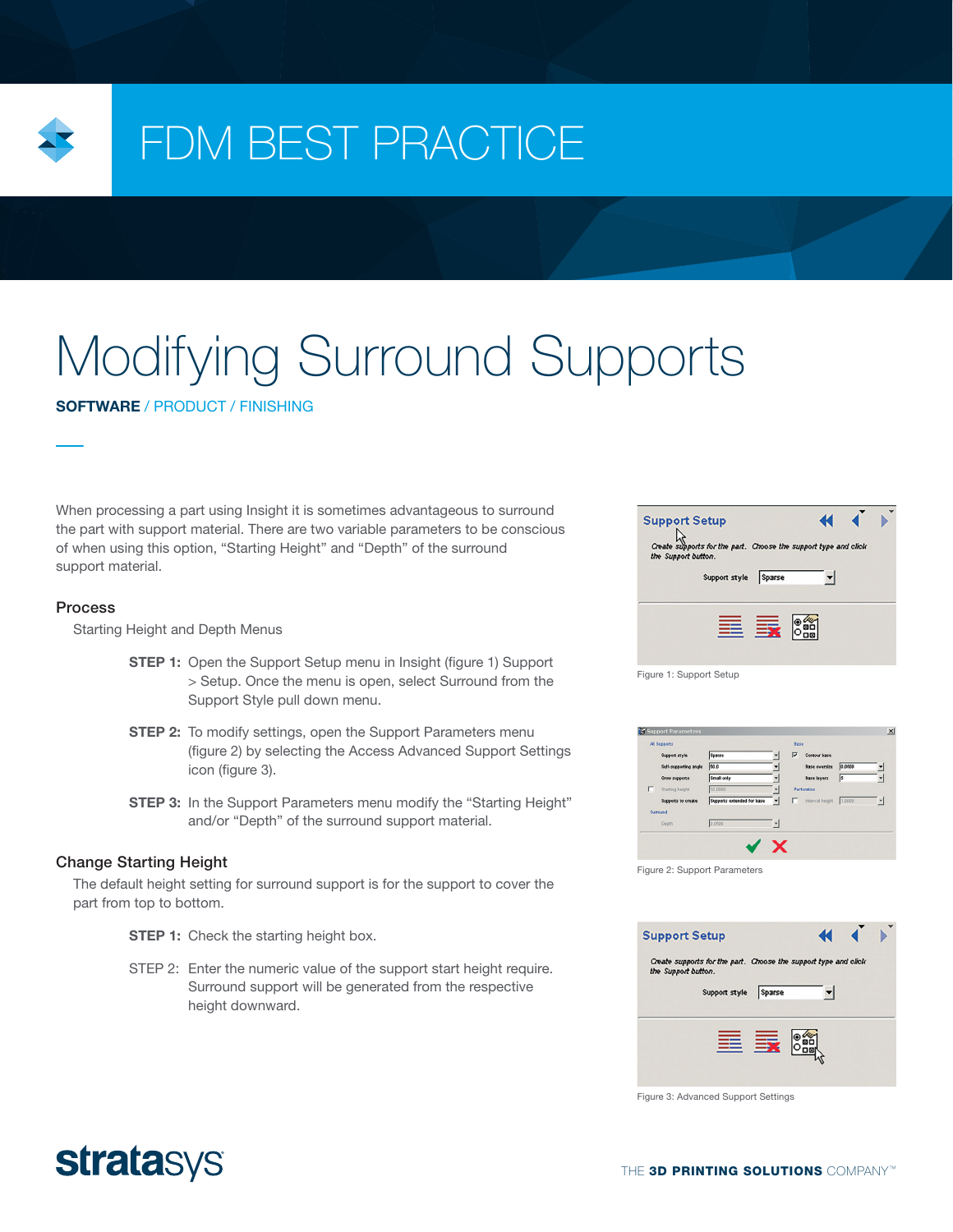# Change Depth

The default depth setting of the surround support is 0.050 inch.

**STEP 1:** Select "depth" pull down menu to adjust the depth to either 0.100 inch, 0.150 inch, 0.200 inch and 0.250 inch.